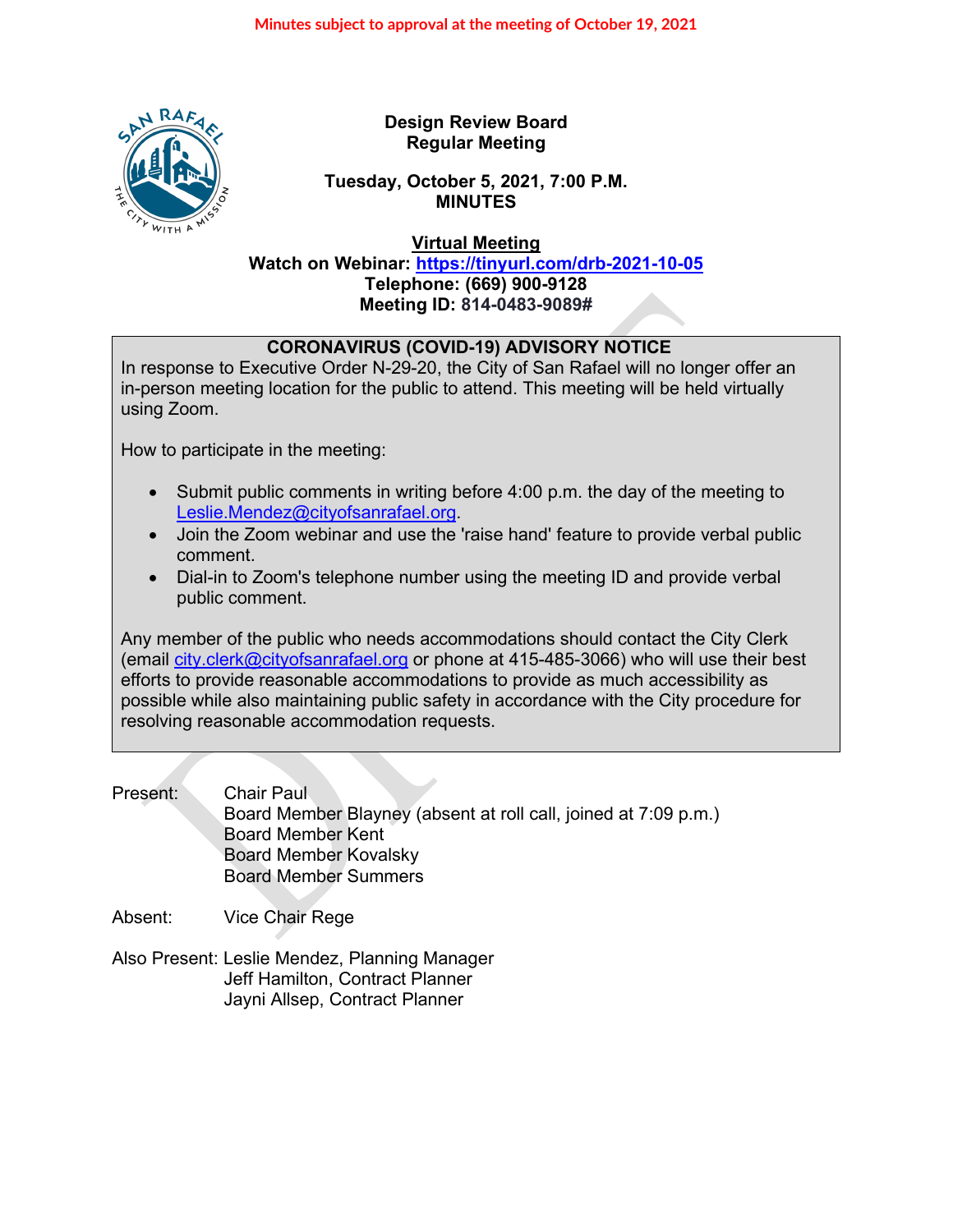# **CALL TO ORDER**

Chair Paul called the meeting to order at 7:01 p.m. He then invited Planning Manager Leslie Mendez to call the roll. All board members were present, except for Member Blayney and Vice Chair Rege. Member Blayney joined the meeting at 7:09 p.m.

# **PUBLIC NOTIFICATION OF MEETING PROCEDURES**

Chair Paul invited Planning Manager Leslie Mendez who informed the community that members of the public would provide public comment either on the telephone or through Zoom. She explained the process for community participation on the telephone and Zoom.

Chair Paul reviewed the procedures for the meeting.

#### **ORAL COMMUNICATIONS FROM THE PUBLIC**

None

#### **CONSENT CALENDAR**

Chair Paul invited public comment; however, there was none.

Member Kent moved and Member Summers seconded to approve the Minutes as submitted*.* 

#### **1. Approval of the Planning Commission Meeting Minutes of August 3, 2021** *Approved minutes as submitted*

AYES: Members: Kent, Kovalsky, Summers & Chair Paul NOES: Members: None ABSENT: Members: Blayney & Rege ABSTAIN: Members: None

Motion carried 4-0

#### **ACTION ITEMS**

#### **2. The Neighborhood at Los Gamos**

General Plan Amendment GPA 20-001 (from Hillside Resource Residential to Neighborhood Commercial Mixed Use); Zone Change ZC 20-002 (from Planned District – Hillside Development Overlay District (PD-H) and Residential – Hillside Development Overlay District (R2a-H) to Planned Development District (PD); Vesting Tentative Parcel Map (to combine and adjust the boundaries of the existing parcels); and Environmental and Design Review ED 20-058; for a mixed-use project with 192 multi-family residential units; an approximately 5,600-square-foot market; a 5,000-square-foot community center; and 225 at-grade and semi-subterranean parking spaces; on a 10.24 acre site located on Los Gamos Road north of Oleander Drive; on APN 165-220-06 and 165-220- 07; Christopher Hart, Applicant and Property Owner; Mont Marin/San Rafael Park Neighborhood.

Project Planner: Jeff Hamilton, Contract Planner

Planning Manager Leslie Mendez announced that Member Blayney joined the meeting at 7:09 p.m.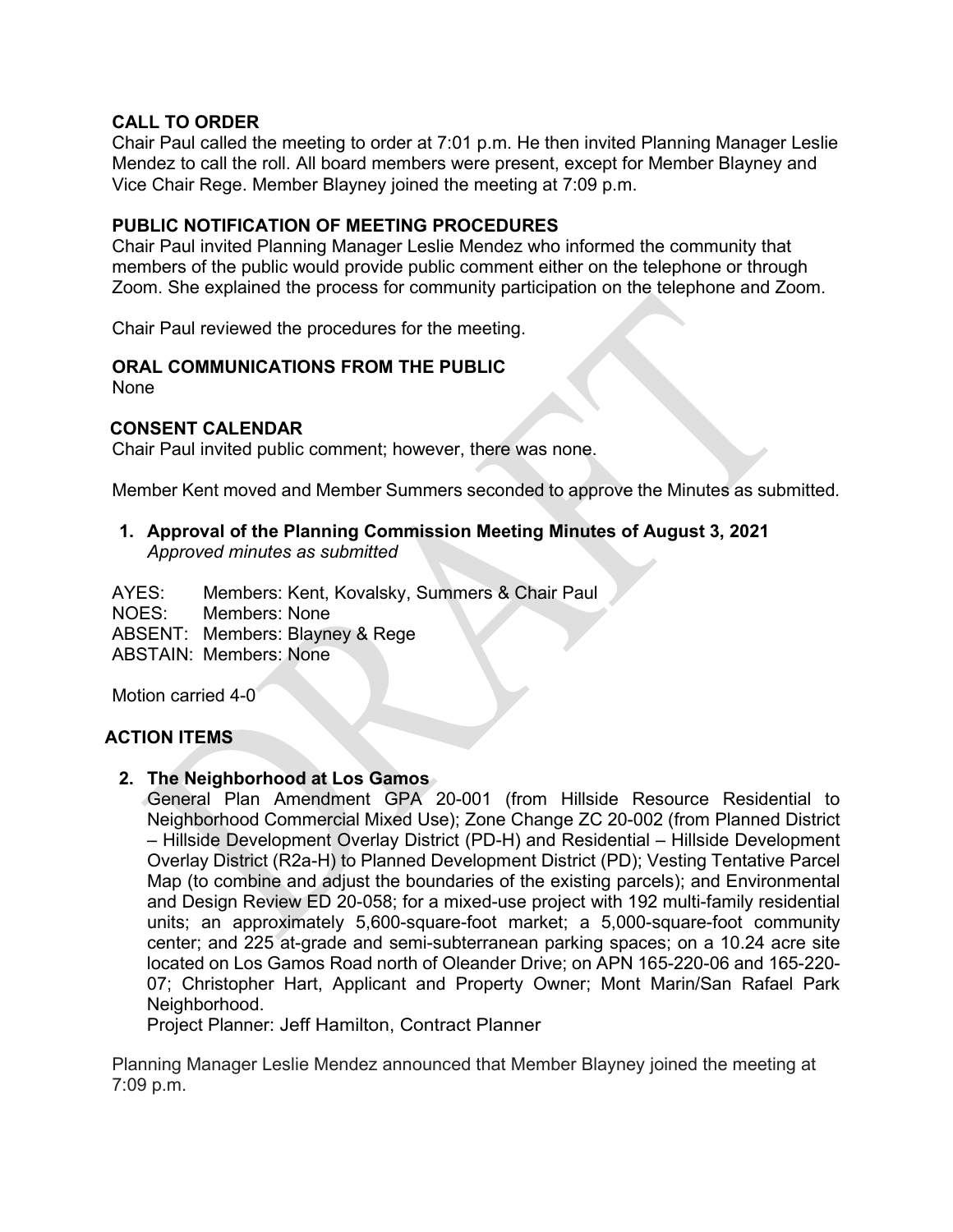Planning Manager Leslie Mendez introduced Jeff Hamilton, Contract Planner presented the Staff Report.

Applicant gave a presentation.

Applicant responded to questions from the Members.

Chair Paul invited public comment.

**Speaker:** Bill Carney, Sustainable San Rafael

Applicant responded to further questions from the Members.

Staff responded to questions from the Members.

Members provided comments.

Member Summers moved to recommend approval of this project subject to applicant working with staff on consensus items prior to Planning Commission and return to the Design Review Board upon submitting for a building permit for the Board to review the consensus items as detailed by staff.

Discussion regarding consensus items.

Planning Manager Leslie Mendez summarized the Members' consensus items:

- Nice project
- Buildings are tall, but can be mitigated with darker tones and horizontal materials
- Trees should be not uniform but clustered, and more natural spacing
- Concern over shading of common area
- Concern of height over ridgeway
- Step back or vegetation for grading

Chair Paul asks Board for further discussion on consensus items.

Member Kent seconded motion.

Further discussion regarding consensus items.

The Board agrees on the following consensus items:

- Mitigate the appearance of building height with darker color palette consistent with Hillside Design Guidelines and horizontal elements to break of visual appearance of massing
- Trees should be not planted in a uniform row but clustered with more natural spacing to the extent practicable for available planting area
- Mitigate impact the 10' 16' tall retaining walls with step backs or other applications such as texture/colors/materials/or vegetation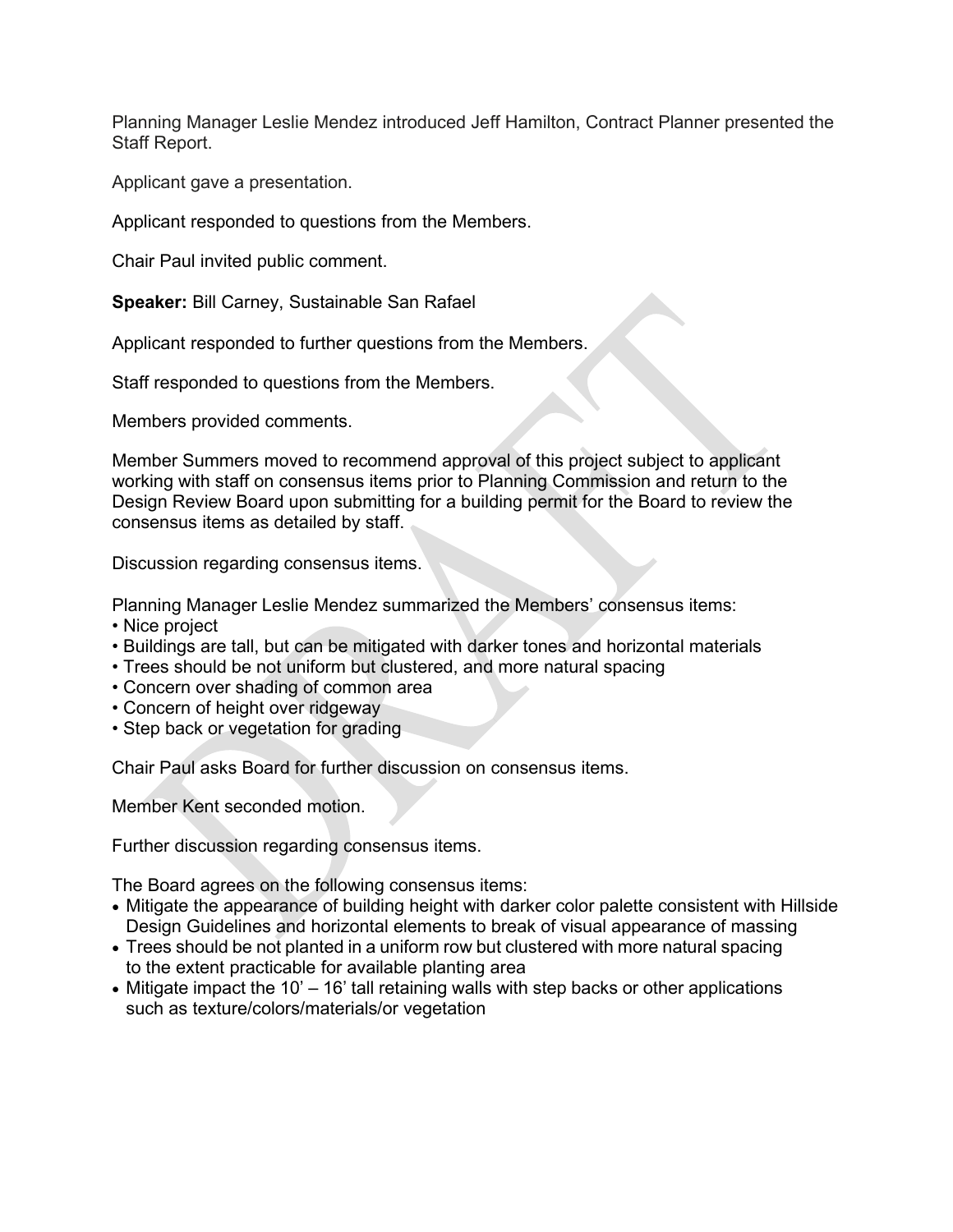AYES: Members: Blayney, Kent, Kovalsky, Summers & Chair Paul NOES: Members: None ABSENT: Members: Rege ABSTAIN: Members: None

Motion carried 5-0

#### **3. 326 and 308 Mission Avenue (Aldersly Retirement Community)**

Request for Environmental and Design Review for a phased redevelopment of the Aldersly Retirement Community, including demolition and renovation of existing buildings and construction of new buildings; APN: 014-054-31 and -32; Planned Development (PD-1775) Zoning District; Peter Schakow, Owner; Peter Lin, Greenbriar Development, Applicant; File No(s).: ED 20-051, ZC20-001 and UP20- 022.

Project Planner: Jayni Allsep, Contract Planner

Member Summers recused himself from this item, as Aldersly is a former client of his. He left the meeting at approximately 9:00 p.m.

Planning Manager Leslie Mendez introduced Jayni Allsep, Contract Planner who presented the Staff Report.

Staff responded to questions from the Members.

Applicant Team gave a presentation.

Applicant Team responded to questions from the Members.

Chair Paul invited public comment; however, there was none.

Members provided comments.

Consensus items:

• Find ways to reduce imposing façade of building along Mission Street through architectural step backs, other features or an increased setback.

• Make an effort to reduce bioswales along Mission to allow increased tree screening of buildings and parking.

Member Kent moved and Member Kovalsky seconded to continue this project to allow the Applicant to address the consensus items as outlined by staff.

AYES: Members: Blayney, Kent, Kovalsky, & Chair Paul NOES: Members: None ABSENT: Members: Rege & Summers ABSTAIN: Members: None

Motion carried 4-0